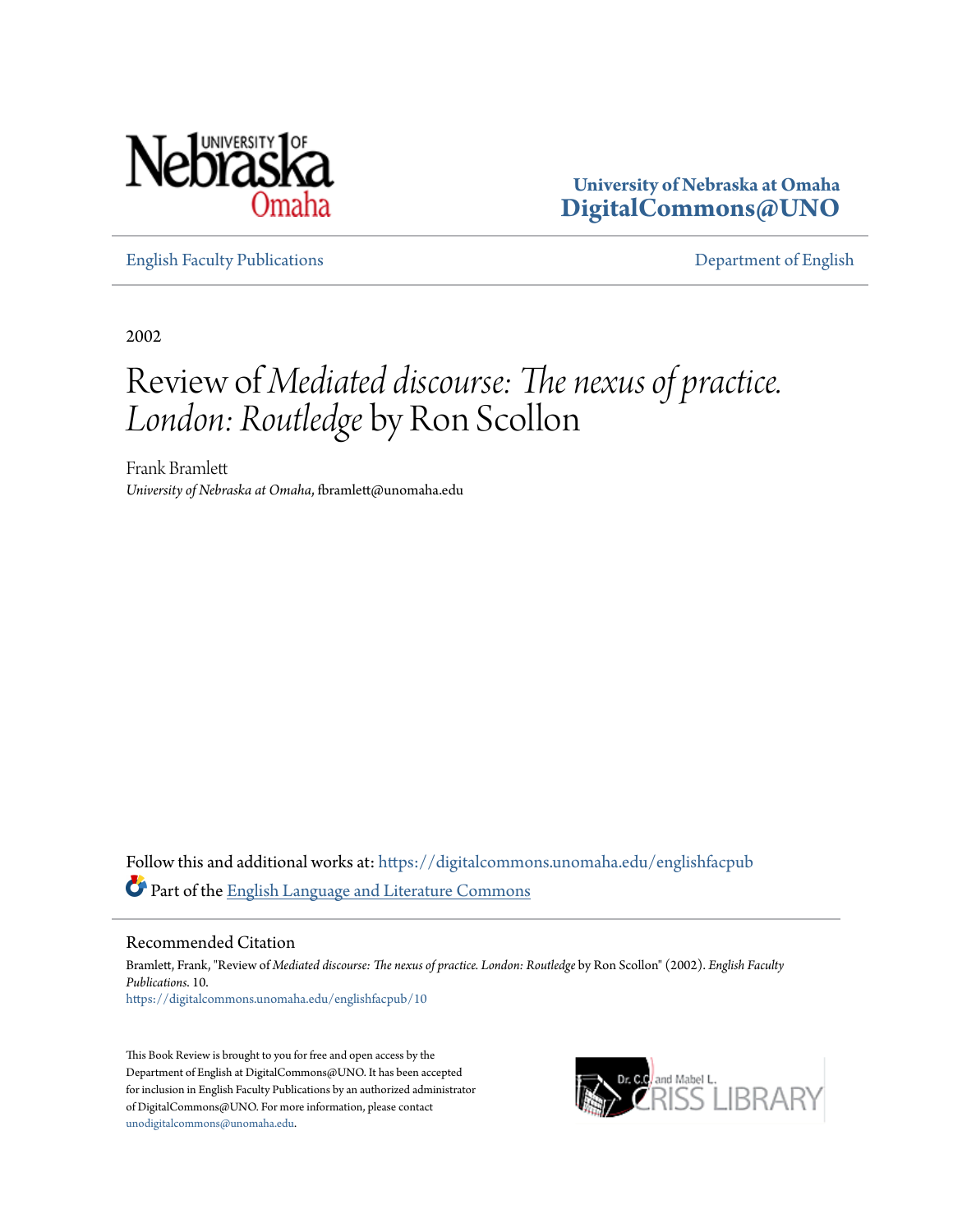**RON SCOLLON,** *Mediated Discourse: The Nexus of Practice***. London: Routledge, 2001. ix + 182 pp. US \$100.00, ISBN 0–415–24882–5 (hbk). US \$29.95, ISBN 0–415–24883–3 (pbk)** 

What I like very much about this book is that it epitomizes the notion of qualitative research. It is a beautifully written exploration of the way mediated discourse gets accomplished, but it also clarifies ways of analyzing discourse with rich discussions of theory and analysis based on a number of illustrations taken from everyday events. Scollon explores an everyday practice that most people probably take for granted, and he proposes a way of examining this 'practice' in a new way. This practice is 'handing', and it serves as the centerpiece of this book. We 'hand' books to each other, we hand coffee cups, we hand pillows, we hand babies, we hand money. This exploration of handing centers on first language acquisition data; Scollon finds that 'handing' is itself a part of larger, more complex practices. As a 'smaller' practice, handing aggregates with other practices into a constellation that Scollon calls a *nexus of practice*.

Chapter One, 'Mediated discourse theory', show us ways of linking 'discourse analysis that operates without reference to social actions . . . and social analysis that operates without reference to discourse on the other' (p. 1). Chapter Two, 'On the ontogenesis of a social practice', proposes and achieves a longitudinal description of how a young child develops the social practice of handing (from one-yearold to a little more than two-years-old over the course of the study). Chapter Three, 'On the ontogenesis of a social actor', explores the change of the young child from a baby who 'gets construed' as a social actor by her caregivers to someone who develops the ability to be a social actor herself. In Chapter Four, 'Objects as mediational means', Scollon argues that mediational means (such as handing) 'predate the user; that is, they arrive in the life of the person as "givens''' (p. 116). Herein, Scollon replaces the 10 characteristics of mediational means that Wertsch (1998) develops, presenting four characteristics that both refine and expand upon Wertsch and adding a fifth one of his own (pp. 120–1).

Chapter Five, 'The nexus of practice', is devoted to 'the problem of identity as it is related to social action, practice, and habitus' (p. 142). In other words, Scollon discusses how the young child in the study 'come[s] to be identified and ultimately to claim an identity for herself as a social actor within a nexus or within multiple nexus of practice' (p. 147). The discussion is predicated on the notion that it is better not to think of occurrences like 'gift exchange' or 'buying a cup of coffee' as practices in and of themselves; instead, they should be conceived of as being made up of other practices depending on the situation. Scollon therefore says that 'gift exchange' and 'buying a cup of coffee' are nexus of practice, with handing playing a role in both of these 'network[s] of linked practices' (p. 147). Chapter Six, 'Mediated discourse as a nexus of practice', recaps the main arguments from earlier chapters, but it also presents problems with the notion of nexus of practice that Scollon claims are important for us to consider in future studies: namely, the problems of agency, representation, multimodal discourse, and social structures such as institutions, organizations, nations, and cultures (p. 168).

As a reader, I appreciate the fact that Scollon incorporates the problems he sees with his ideas; he readily explores these weaknesses and calls for other researchers to help clarify and refine what we find in his work. What I myself hope to see as a result of this book is a concerted effort to explore the fourth problem that Scollon articulates: social structures like institutions, organizations, nations, and cultures. These areas of study will indeed prove difficult to explore at the microlevel of 'handing'. For example, question-and-answer sequences found in institutional discourse should be re-examined. Does the